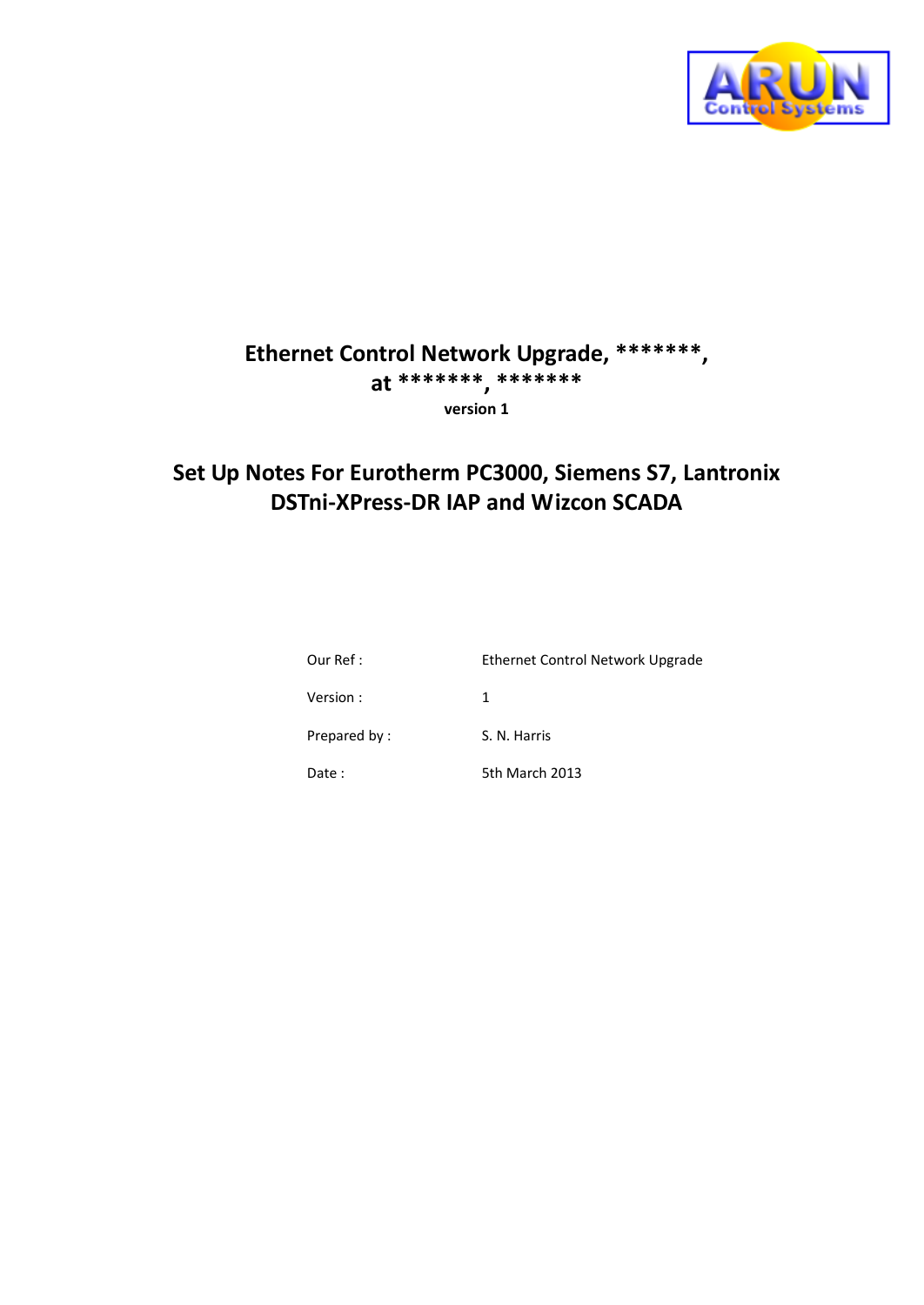## **Contents**

| 2.1   |                                                        |                |
|-------|--------------------------------------------------------|----------------|
| 2.2   |                                                        |                |
| 2.3   |                                                        |                |
| 2.4   |                                                        |                |
|       | 3. DEVICE DETAILS ……………………………………………………………………………………………7 |                |
| 3.1   |                                                        |                |
| 3.1.1 | <b>Comms configuration</b>                             | $\overline{7}$ |
| 3.1.2 | PC3000 cables                                          | $\overline{7}$ |
| 3.2   |                                                        |                |
| 3.2.1 | <b>Comms Configuration</b>                             | 8              |
| 3.3   |                                                        |                |
| 3.3.1 | <b>Wiring power supply</b>                             | 8              |
| 3.3.2 | <b>Wiring the Comms</b>                                | 9              |
| 3.3.3 | Configuration                                          | 10             |
| 3.4   |                                                        |                |

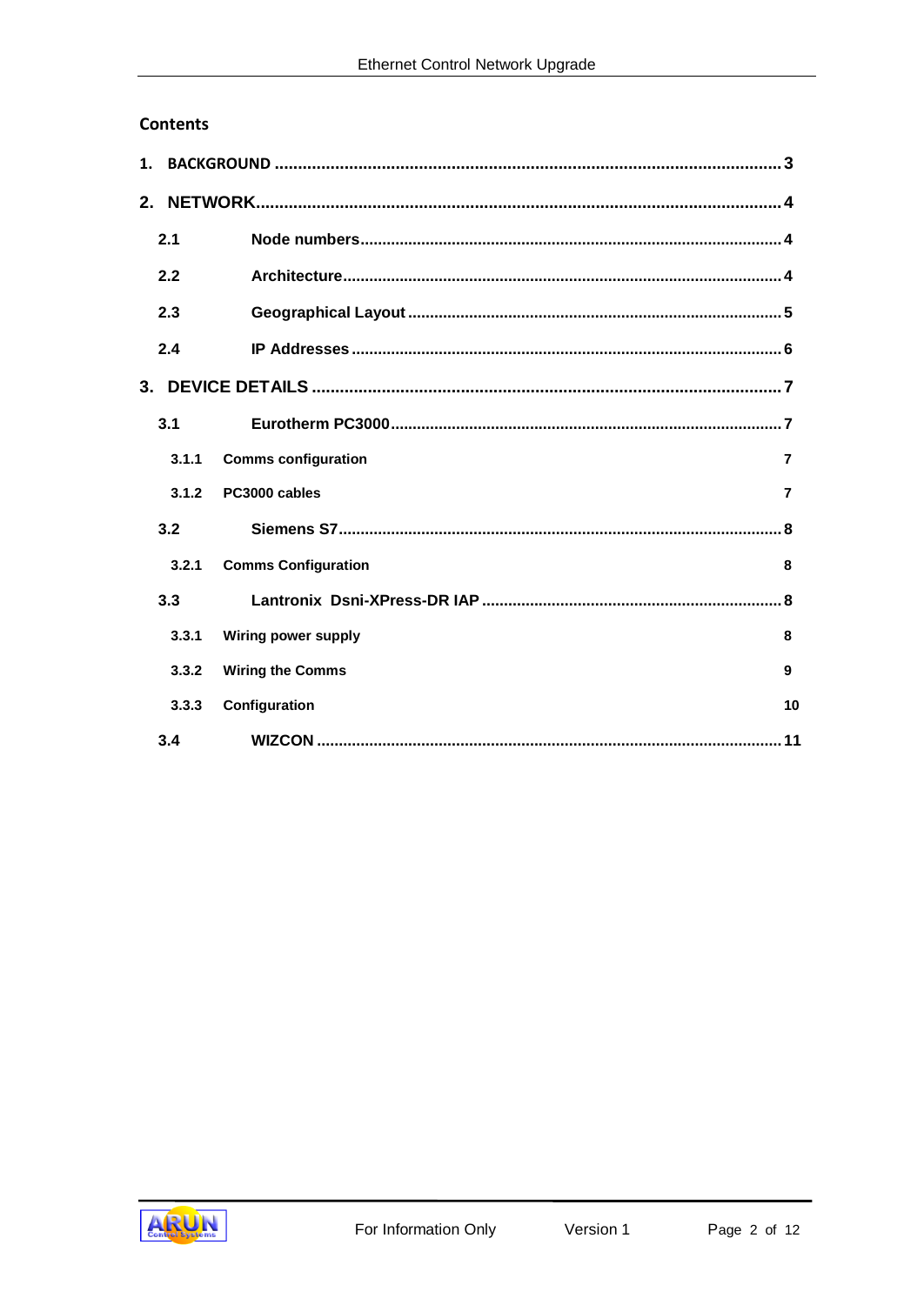## <span id="page-2-0"></span>**1. BACKGROUND**

As part of the \*\*\*\*\*\*\* project to relocate and re-layout the \*\*\*\*\*\*\* area, changes need to be made to the control systems comms architecture. The existing RS485 modbus serial comms network (daisy chain) is to be replaced with a modbus TCP/IP Ethernet network.

This will simplify the wiring and improve the connectability for the future.

There are 4 parts to the system that need setting up to work with each other;

- Eurotherm PC3000
- Siemens S7
- Lantronix DSTni-XPress-DR IAP ( referred to as XPress from here on) converter
- Wizcon SCADA

The original system employed the following;

RS485 electrical connection between the PC3000s and the 261s comms converters.

RS485 electrical connection between one of the S7s and a 261 comms converters (on the industry line - now relocated and disconnected).

RS232 electrical connection between the 261s and the Wizcon PCs.

Modbus RTU comms protocol (adjusted with an address offset to accommodate the PC3000 which uses Jbus protocol).

Each PC3000 was connected to the Wizcon station via a serial comms daisy chain.

The new system employs the following;

Ethernet electrical connection between the PC and the XPress devices, via unmanaged switches.

RS485 electrical connection between the XPress units and the PC3000s and S7s. Although the PC3000s have the option of using RS232, which is easier to install, the S7s only work with RS485 and therefore RS485 is used as the standard for all devices.

The Wizcon is set to use the Modbus TCP/IP driver, as is the XPress device at their Ethernet ports.

The XPress devices are set up as Modbus RTU on their serial ports/terminals.

Each PC3000 and S7 has its own XPress device to link its serial comms to the Ethernet network on which sits the Wizcon PCs.

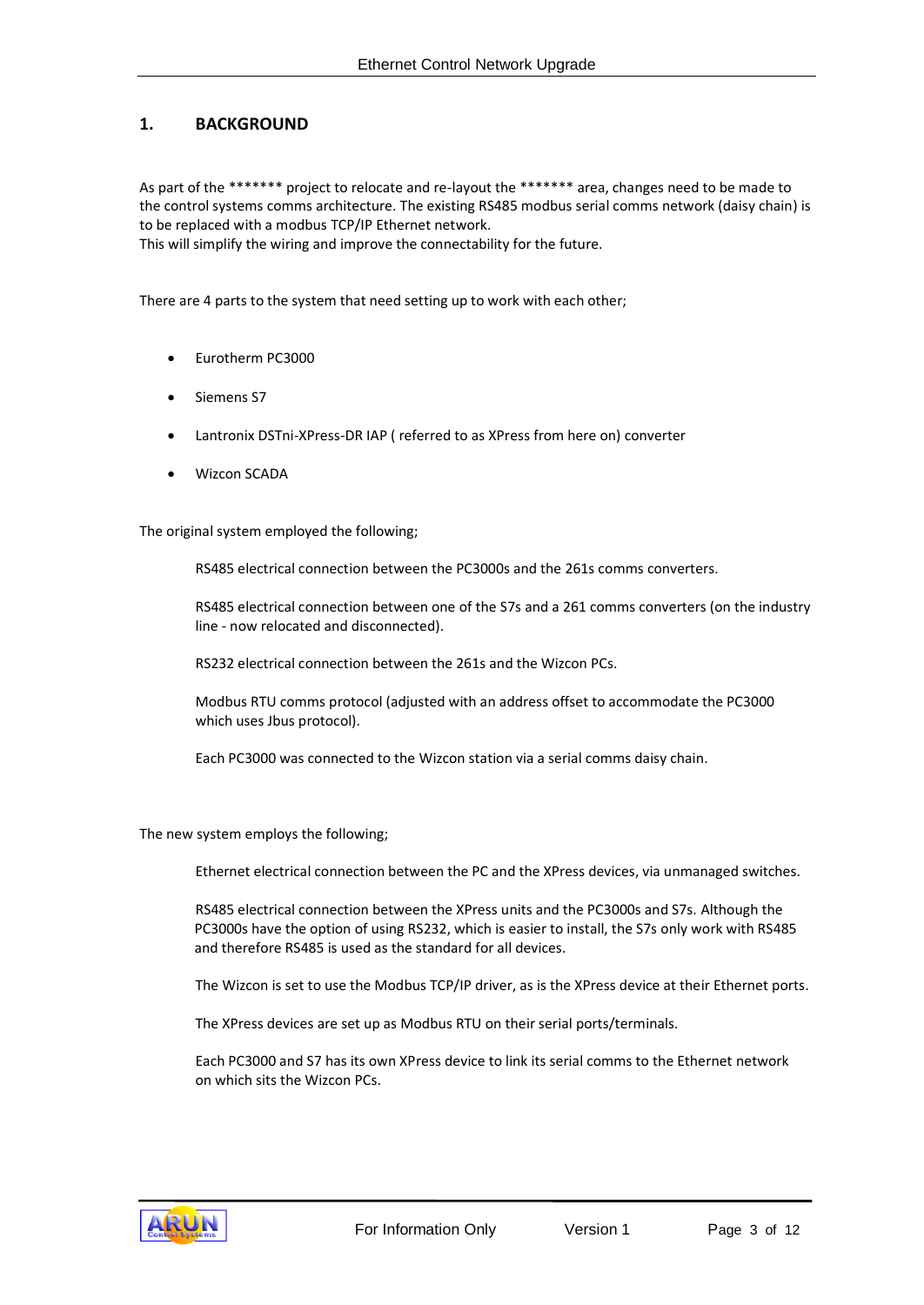# <span id="page-3-0"></span>**2. Network**

The Control Systems each control a number of \*\*\*\*\*\*\* and are sited, in their own enclosures, close to where the \*\*\*\*\*\*\*\* are situated.

#### <span id="page-3-1"></span>**2.1 Node numbers**

Each Control System enclosure will be installed with an XPress Ethernet converter.

| *******   | Control device | <b>Node</b> |
|-----------|----------------|-------------|
| $01 - 04$ | PC3000         |             |
| $05 - 10$ | PC3000         | հ           |
| $11 - 16$ | PC3000         |             |
| 17, 18    | ۲7             |             |
| $19 - 22$ | PC3000         | 2           |
| 23, 24    | S7             |             |

# <span id="page-3-2"></span>**2.2 Architecture**



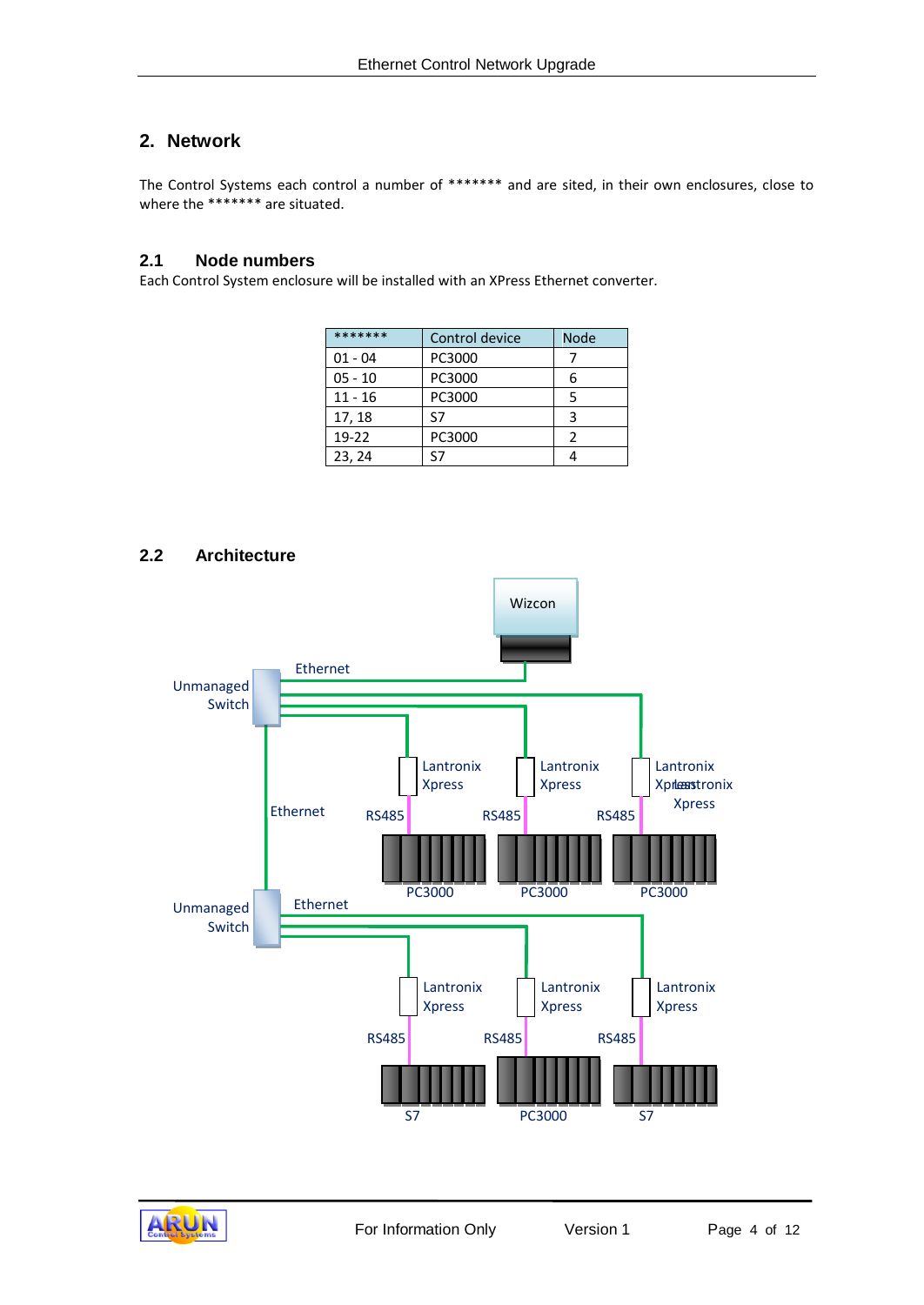# <span id="page-4-0"></span>**2.3 Geographical Layout**



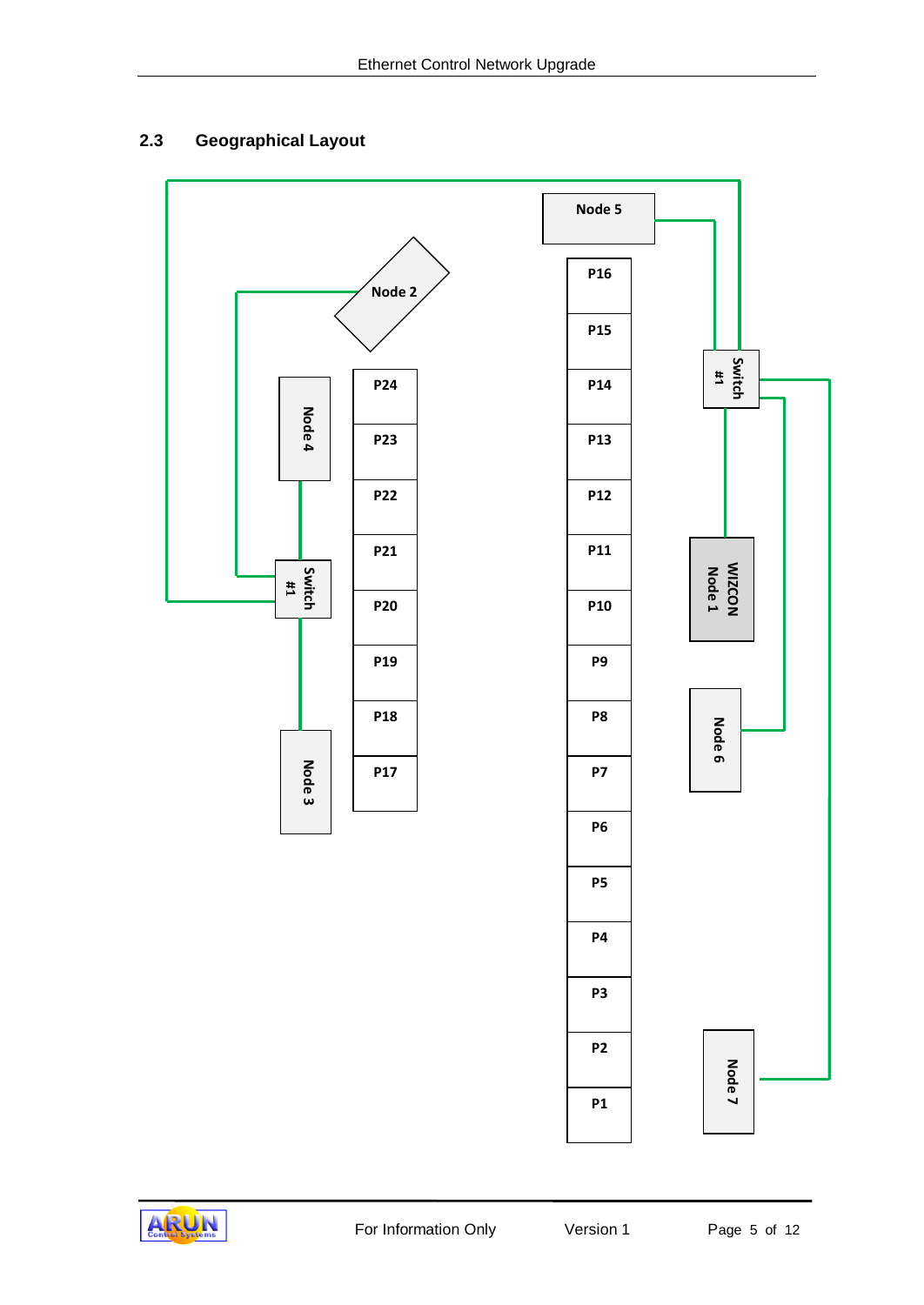# <span id="page-5-0"></span>**2.4 IP Addresses**

The Wizcon PC has an additional Ethernet card fitted, so to allow the control network to be kept separate from the plant network.

Each XPress and the Wizcon PC control network port has an IP address.

| Wizcon PC (Node 1) | 192.168.100.120 |
|--------------------|-----------------|
| Node 2             | 192.168.100.102 |
| Node 3             | 192.168.100.103 |
| Node 4             | 192.168.100.104 |
| Node 5             | 192.168.100.105 |
| Node 6             | 192.168.100.106 |
| Node 7             | 192.168.100.107 |

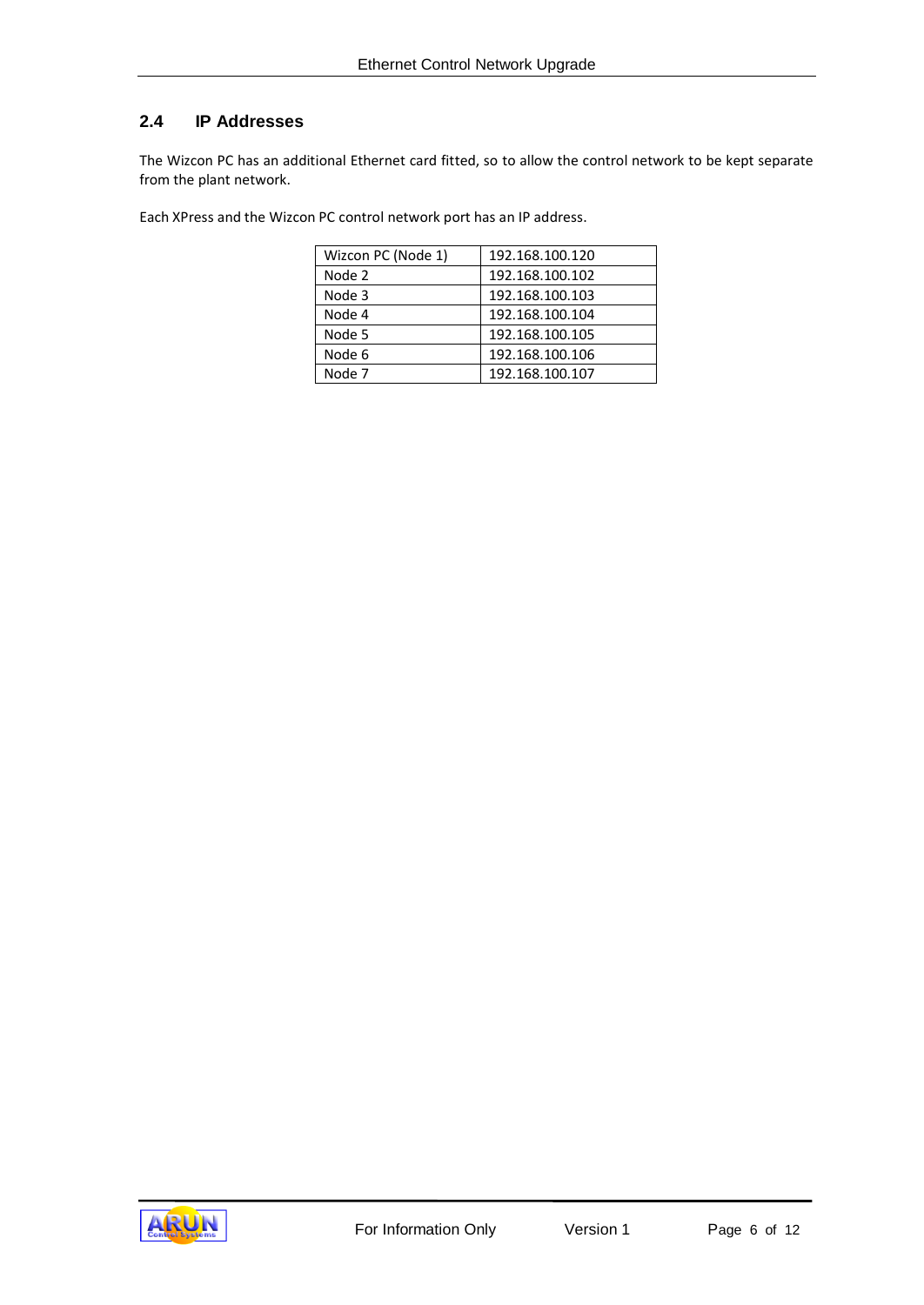# <span id="page-6-0"></span>**3. Device Details**

## <span id="page-6-1"></span>**3.1 Eurotherm PC3000**

## <span id="page-6-2"></span>**3.1.1 Comms configuration**

The PC3000s were already communicating via a serial comms network to the Wizcon. This means that the comms port and comms driver were already set up with the correct protocol and UID (Unit Identification number). They therefore required no reconfiguration to prepare them for the new Ethernet network. The PC3000s remain configured for Modbus RTU. Allocating the Wizcon comms to Port C of the LCM and with specific cables, the PC3000 will communicate via RS485.

| *******   | <b>UID Address</b> | Baud  |
|-----------|--------------------|-------|
| $1 - 5$   |                    | 19200 |
| $6 - 10$  |                    | 19200 |
| $11 - 16$ |                    | 19200 |
| 19-22     |                    | 19200 |

#### <span id="page-6-3"></span>**3.1.2 PC3000 cables**

The cable connected to the comms port is a proprietary cable from Eurotherm.

There are different versions, based on age and supplier, with different colour coded wires.

Nodes 5, 6 & 7

| PC3000 Plug Pin | <b>Wire Colour</b> |              | <b>Function</b> | <b>Standard</b> |
|-----------------|--------------------|--------------|-----------------|-----------------|
|                 |                    | Brown        | <b>RXD</b>      |                 |
|                 |                    | Orange       | <b>TXD</b>      | <b>RS232</b>    |
|                 |                    | Red          | TX-             |                 |
| 4               |                    | <b>Black</b> | TX+             | <b>RS485</b>    |
|                 |                    | Green        | RX-             |                 |
| 6               |                    | Blue         | $RX+$           |                 |
|                 |                    | White        | Common          | RS232 / RS485   |
| 8               |                    | Grey         | Common          |                 |

Node 2

| PC3000 Plug Pin | <b>Wire Colour</b> |              | <b>Function</b> | <b>Standard</b> |
|-----------------|--------------------|--------------|-----------------|-----------------|
|                 |                    | Red          | TX-             |                 |
|                 |                    | Brown        | TX+             |                 |
|                 |                    | White        | RX-             | <b>RS485</b>    |
|                 |                    | Blue         | $RX+$           |                 |
|                 |                    | Yellow       | Common          |                 |
|                 |                    | <b>Black</b> | Common          | RS232 / RS485   |

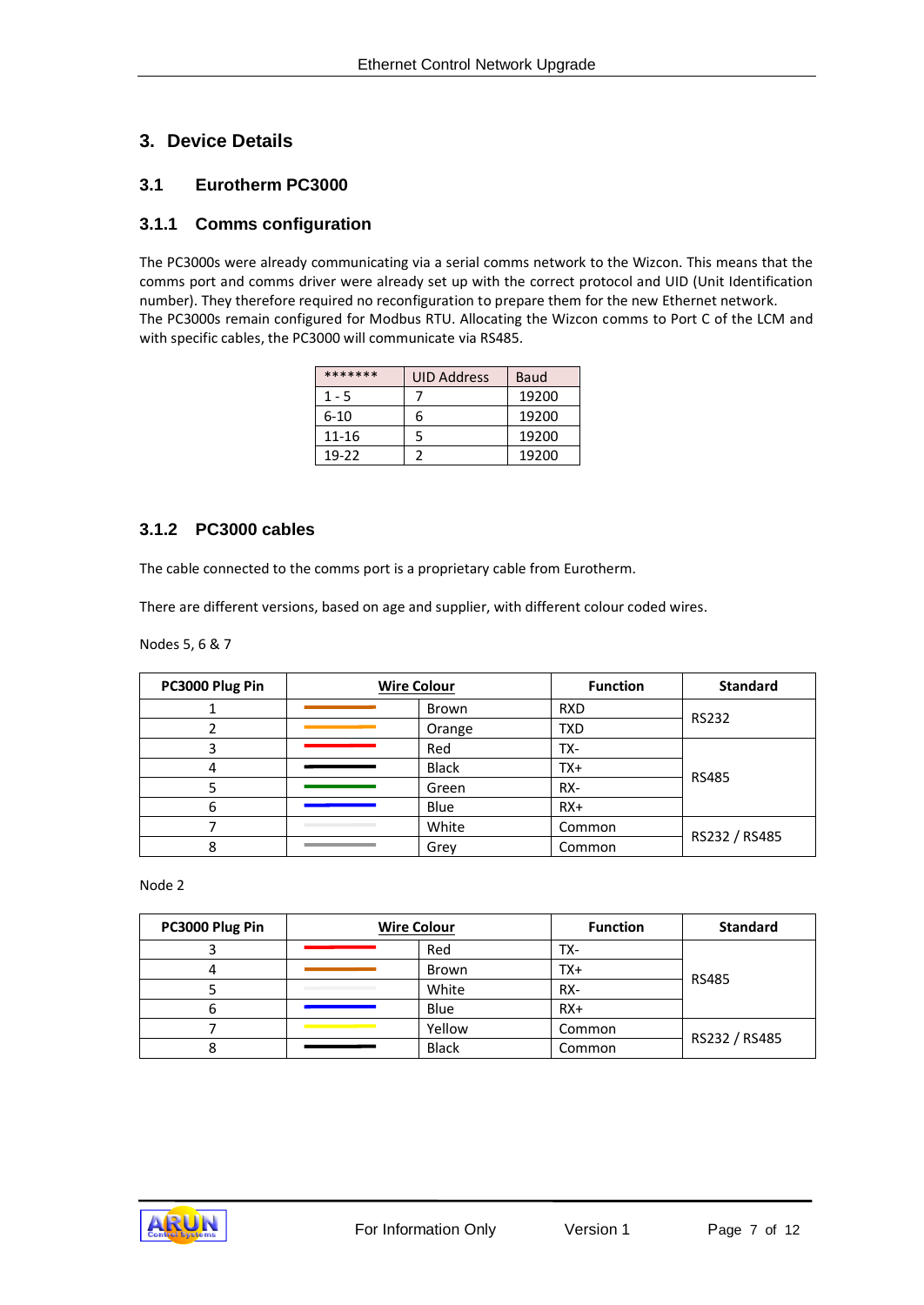# <span id="page-7-0"></span>**3.2 Siemens S7**

## <span id="page-7-1"></span>**3.2.1 Comms Configuration**

The S7s were configured as Modbus slaves as part of the original scope of the supply. The one formerly used at \*\*\*\*\*\*\* 9 & 10, was set up to communicate with the "\*\*\*\*\*\*\*" Wizcon system. However, the UID needed to be changed for the relocation, after renumbering, to talk to the \*\*\*\*\*\*\* Wizcon. The S7 comms module (CP341) is only capable of RS422 / 485. The ports were set as;

| ******* | <b>UID Address</b> | Baud  |
|---------|--------------------|-------|
| 17 & 18 |                    | 19200 |
| 23 & 24 |                    | 19200 |

The 15 way D socket is wired to marshalling terminals in the control panel.

| <b>Function</b> | <b>Terminal number</b> | RJ45 (from XPress) Wire Colour |                |
|-----------------|------------------------|--------------------------------|----------------|
| TX+             | 2202                   |                                | Orange / White |
| $RX+$           | 2204                   |                                | Blue           |
| Common          | 2208                   |                                | Blue / White   |
| TX-             | 2209                   |                                | Orange         |
| RX-             | 2211                   |                                | Brown / White  |

# <span id="page-7-2"></span>**3.3 Lantronix Dsni-XPress-DR IAP**

Referred to as XPress.

The XPress has to be configured, out of the box, to ;

- a. change the default IP address to the one nominated for the node
- b. upgrade the driver firmware with a Modbus driver
- c. set up the serial comms

# <span id="page-7-3"></span>**3.3.1 Wiring power supply**



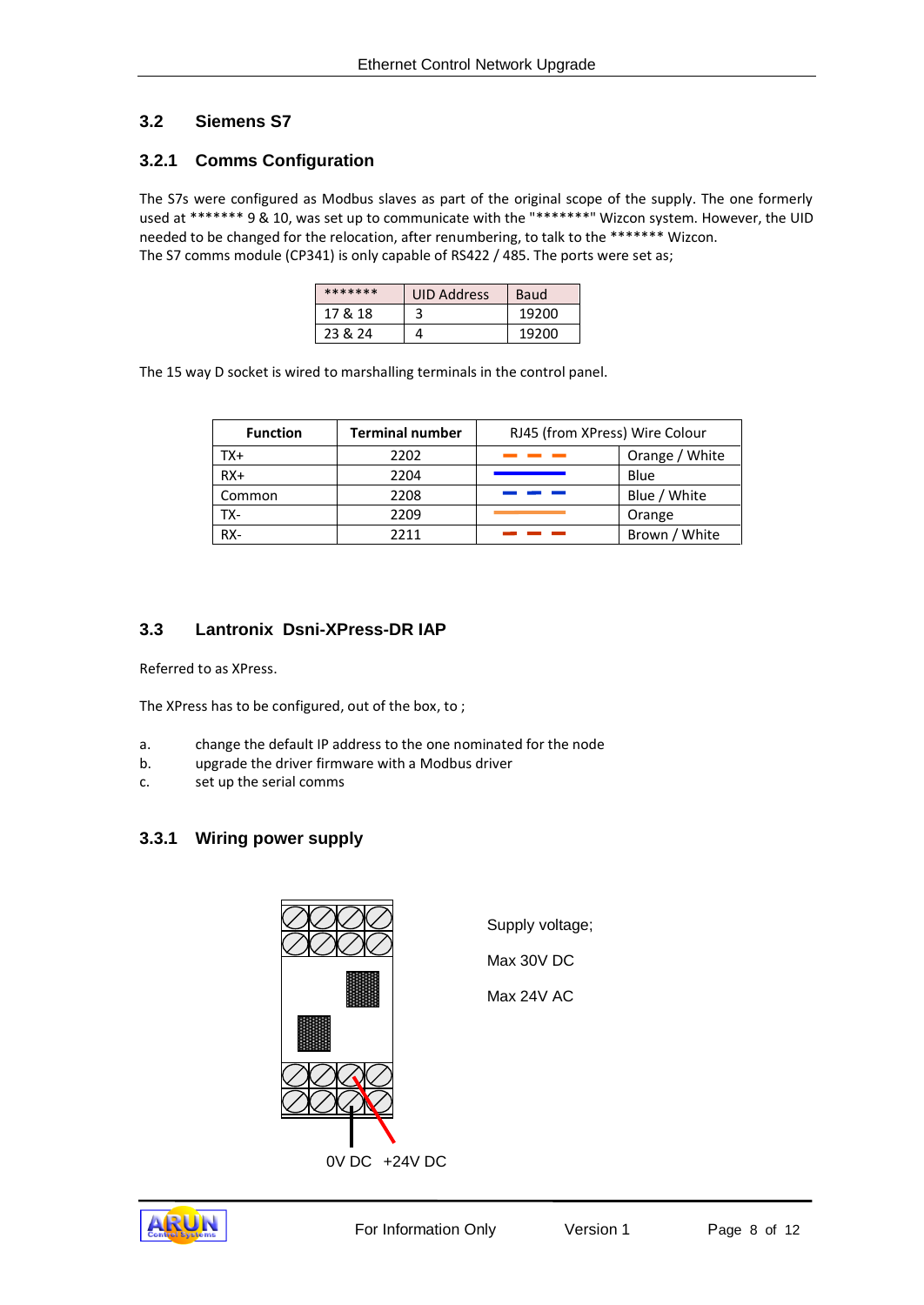## <span id="page-8-0"></span>**3.3.2 Wiring the Comms**

There are two serial comms options;

1. RJ45<br>2. Uppe



#### **3.3.2.1 RJ45**

The connections are as follows;

| <b>Xpress</b>   |                | Connect to             |                     |
|-----------------|----------------|------------------------|---------------------|
| Tx/Rx           | Wire Colour    | Node 6, 7 PC3000 wires | Node 3, 4 terminals |
| $TX+$           | Brown / White  | Green                  | 2211                |
| TX-             | Blue           | Blue                   | 2204                |
| $RX+$           | Orange         | Red                    | 2209                |
| RX-             | Orange / White | <b>Black</b>           | 2202                |
| Common / Ground | Blue / White   | Grey / White           | 2208                |

#### **3.3.2.2 Terminals**



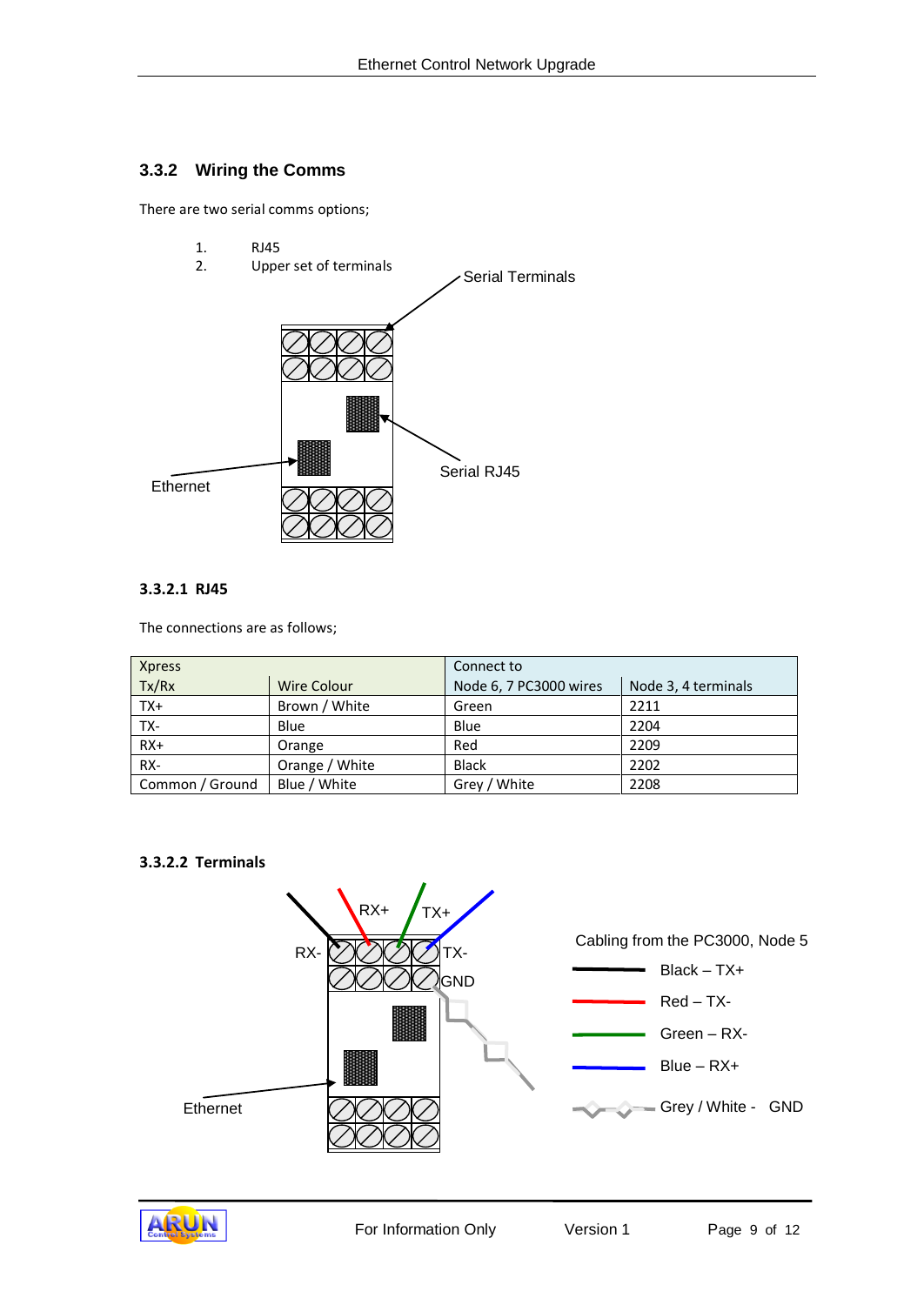

#### **3.3.2.3 Cross Over**

A cross-over is needed between the PC3000 / S7 and the Lantronix Xpress.

The PC3000 / S7 TX+ is connected to the XPress RX-.

The PC3000 / S7 TX- is connected to the XPress RX+.

The PC3000 / S7 RX- is connected to the XPress TX+.

The PC3000 / S7 RX+ is connected to the XPress TX-.

#### <span id="page-9-0"></span>**3.3.3 Configuration**

There are three stages to configuring the XPress Ethernet / serial comms converter;

- a. Setting an appropriate IP address
- b. Loading the Modbus comms driver
- c. Setting the serial comms parameters

#### **3.3.3.1 Set The IP Address**

Each XPress must be modified to have its default IP address changed to the one allocated.

| <b>Node</b> | <b>IP Address</b> | <b>Subnet Mask</b> |
|-------------|-------------------|--------------------|
| Node 2      | 192.168.100.102   | 255.255.255.0      |
| Node 3      | 192.168.100.103   | 255.255.255.0      |
| Node 4      | 192.168.100.104   | 255.255.255.0      |
| Node 5      | 192.168.100.105   | 255.255.255.0      |
| Node 6      | 192.168.100.106   | 255.255.255.0      |
| Node 7      | 192.168.100.107   | 255.255.255.0      |

This done using the Lantronix **DeviceInstaller** software tool.

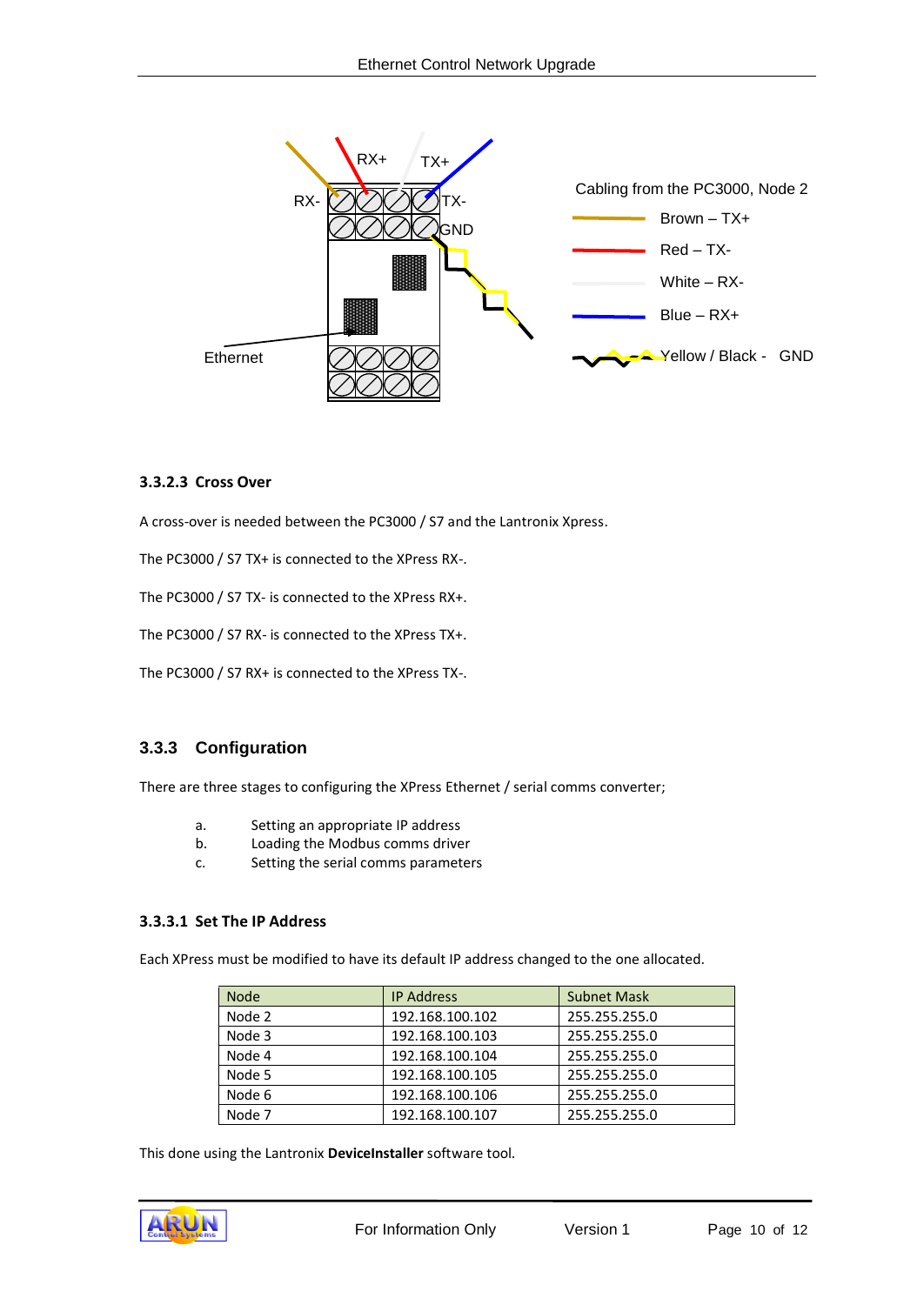#### **3.3.3.2 Load The Modbus Driver**

XPress is dispatched with 'Standard Tunnelling' firmware (5.2). This does not work with Modbus as it produces non-standard message packages. it is necessary to upload the Modbus firmware to the Xpress. The current Modbus firmware available from Lantronix website is V2.5.0.0 and is a file called **amdx25.rom**. This file is referenced during the XPress device upgrade routine within the **DeviceInstaller** software tool.

#### **3.3.3.3 Setting Serial Comms Parameters**

Using the Telnet config utility, within the **DeviceInstaller** software tool, configure serial comms for Modbus RTU ;

1) Network/IP Settings : *Leave as set*  2) Serial & Mode Settings : Protocol : Modbus/RTU, Slave (s) attached *(serial protocol set 1)* Serial Interface : 19200, 8, N, 1, RS485 *(interface type set 2 for RS485 4-wire) (Enter serial parameters….set 19200,8,N,1)* 3) Modem Control Settings : *Leave as set* 4) Advanced Modbus Settings : Slave Addr / Unit Id Source: Modbus TCP Header *(set 0 for Auto)* Modbus Serial Broadcasts : Disabled *(Use MB/TCP ….set to 2 = No) (Disable Modbus/TCP pipeline …set to 1 = No)* MB / TCP Exception Codes : YES *(set to 2 = Yes)* Char, Message Timeout : 00050msec, 05000msec *(Character timeout set 50) (Message timeout set 5000) (serial TX delay…… set 0) (swap 4x…… set N)*

#### <span id="page-10-0"></span>**3.4 WIZCON**

The Modbus TCP/IP driver VPIWNMRP was installed and named "Ethernet".

The format for the address is identical as the existing Modbus RTU addresses and does not need modifying. Each tag requires the Driver to be changed from referencing the "PC3000" (serial comms Modbus RTU) to "Ethernet" (ethernet Modbus TCP/IP)

The INIT file must be modified to include a line for each XPress device. The line must include the IP address to initialise it and the Modbus TCP code 502.

The INIT file for the Wizcon now reads;

02 = 192.168.100.102, 502 03 = 192.168.100.103, 502 04 = 192.168.100.104, 502 05 = 192.168.100.105, 502 06 = 192.168.100.106, 502 07 = 192.168.100.107, 502  $BUS = J, D$